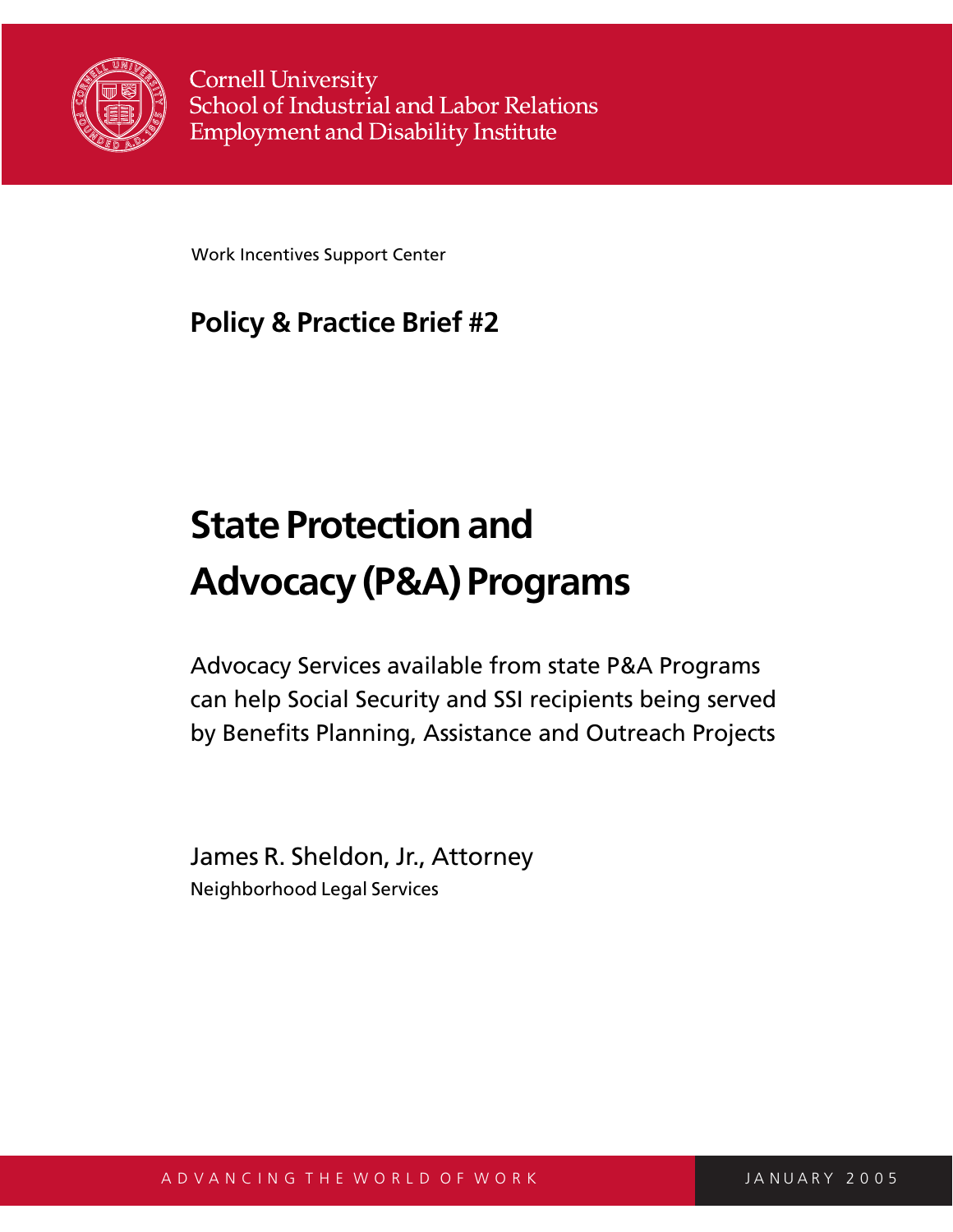This is one of a series of articles written for benefits specialists employed by Benefits Planning, Assistance and Outreach projects and attorneys and advocates employed by Protection and Advocacy for Beneficiaries of Social Security programs. Materials contained within this policy brief have been reviewed for accuracy by the Social Security Administration (SSA), Office of Employment Support Programs. However, the thoughts and opinions expressed in these materials are those of the authors and do not necessarily reflect the viewpoints or official policy positions of the SSA. The information, materials and technical assistance are intended solely as information guidance and are neither a determination of legal rights or responsibilities, nor binding on any agency with implementation and/or administrative responsibilities.

### **Table of Contents**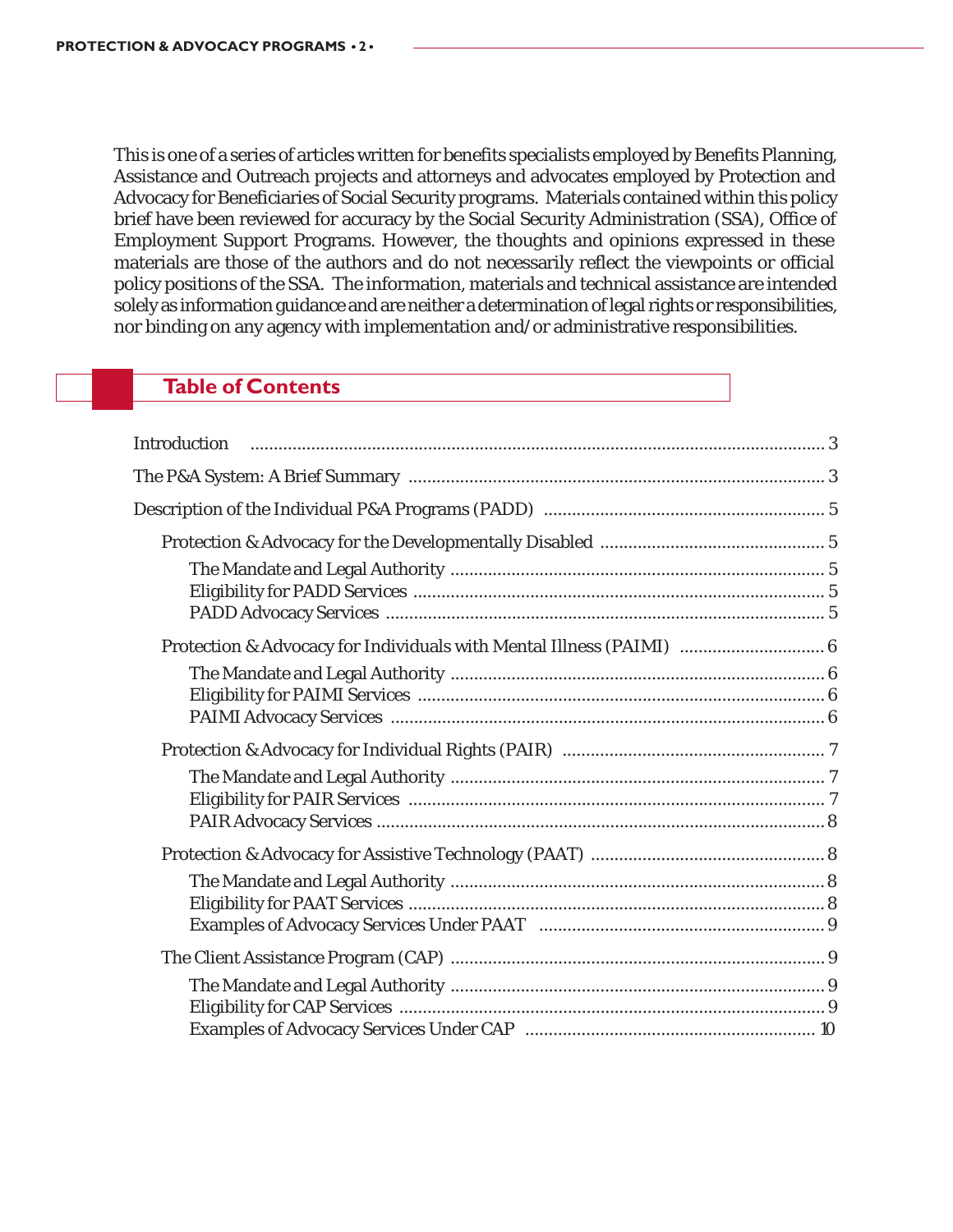| Protection & Advocacy for Beneficiaries of Social Security (PABSS)  10 |  |
|------------------------------------------------------------------------|--|
|                                                                        |  |
|                                                                        |  |
|                                                                        |  |
|                                                                        |  |
|                                                                        |  |
| Protection & Advocacy for Individuals with Traumatic Brain Injury      |  |
|                                                                        |  |
|                                                                        |  |
|                                                                        |  |
|                                                                        |  |
|                                                                        |  |
|                                                                        |  |
|                                                                        |  |
|                                                                        |  |
|                                                                        |  |
|                                                                        |  |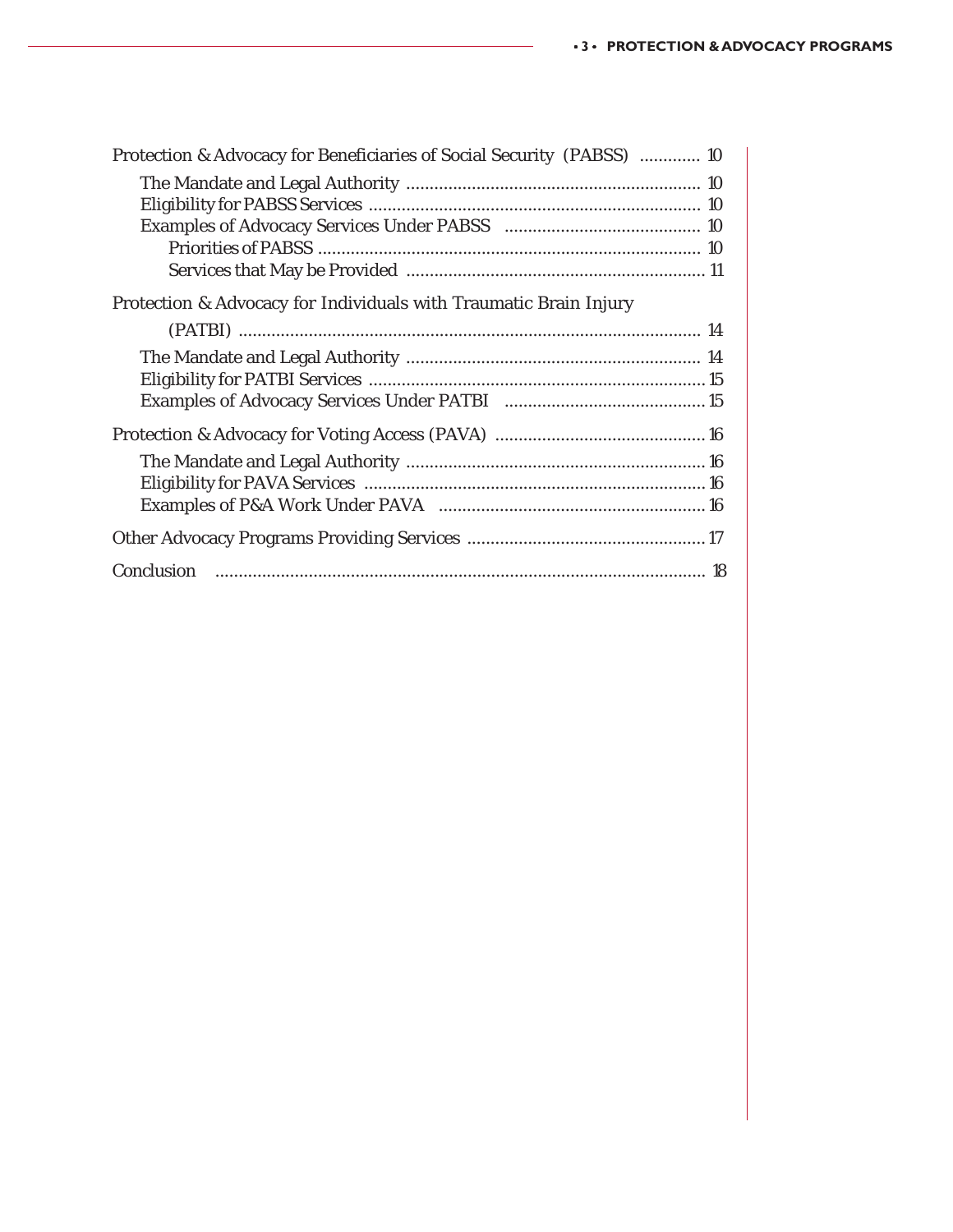#### **I. Introduction**

The Ticket to Work and Work Incentives Improvement Act of 1999 (TWWIIA) established several new initiatives within the Social Security Administration (SSA). These initiatives include: several new work incentive provisions; renewed demonstration authority for the Social Security Disability Insurance (SSDI) program; the Ticket to Work and Self Sufficiency program; the Benefits Planning, Assistance and Outreach (BPA&O) projects; and improvements in the optional Medicaid Buy-In program. The legislation also created a new Protection and Advocacy (P&A) program to serve SSDI and Supplemental Security Income (SSI) beneficiaries who want to work despite their continuing severe disabilities.

Pursuant to TWWIIA, the SSA has funded BPA&O projects in every state to ensure that all beneficiaries, nationwide, receive their services. These projects are intended to provide two types of service: 1) benefits planning and assistance, and 2) outreach. Within those service categories, SSA has provided leeway to the BPA&Os on how to design their projects to provide optimal services to beneficiaries. BPA&Os are also required to provide beneficiaries with information concerning the availability of P&As to provide a range of advocacy services to them.

In an effort to help BPA&Os meet their mandate, this article will describe the services available to SSI and SSDI beneficiaries from P&A agencies throughout the country. In doing so, we will describe the longstanding P&A programs, who they are mandated to serve, and how they may assist beneficiaries who are working or planning to work. We will then describe the newest P&A programs, including the Protection and Advocacy for Beneficiaries of Social Security (PABSS). Protection and Advocacy for Persons with Traumatic Brain Injury (PATBI), and Protection and Advocacy for Voting Access (PAVA) programs.

Our original, 2001 version of this article explained the potential range of services available through what was then a very new PABSS program and when it would be appropriate for BPA&O staff to refer a beneficiary to either PABSS or another P&A program. Since the original article was written, two developments have occurred to expand the services available through PABSS programs, including: a change in grant conditions to allow PABSS attorneys and advocates to handle work-related SSI and SSDI administrative appeals, including overpayments; and amendments, as part of the Social Security Protection Act of 2004, which allow PABSS attorneys and advocates to represent former cash beneficiaries who are getting continued health insurance coverage through either the 1619(b) Medicaid program or the extended Medicare beneficiaries program. These very important changes will be discussed in Part III, below.

The new article will also discuss the two newest P&A programs, PATBI and PAVA, providing examples of how those programs might be available to meet the needs for beneficiaries served by the BPA&O network. We will conclude this article with a short section that describes a range of other no-cost advocacy services that will exist in communities, nationwide, including Legal Services and Legal Aid programs, Centers for Independent Living, and private attorney pro bono programs.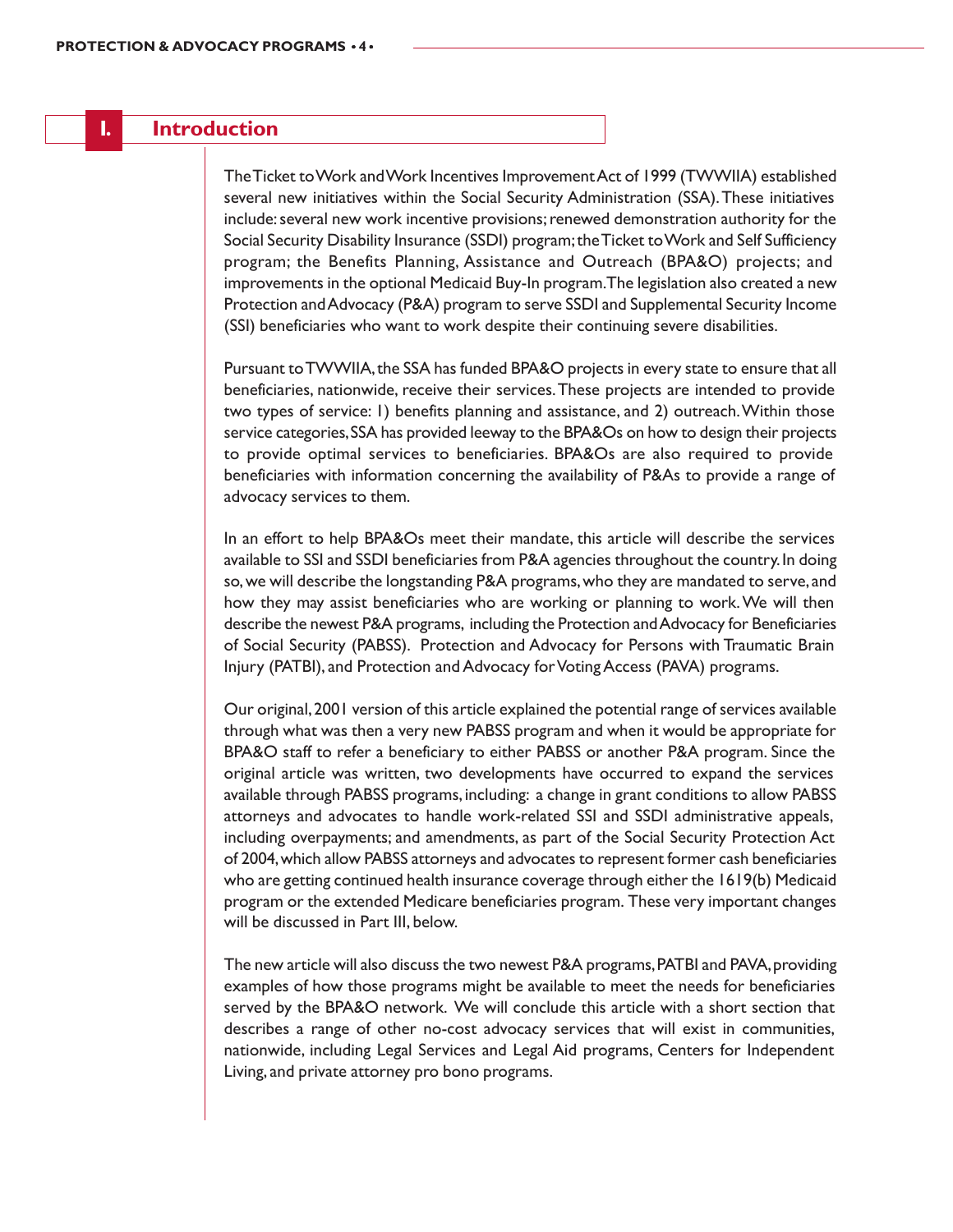### **II.** The P&A System: A Brief Summary<sup>1</sup>

The P&A system is the one longstanding and institutionalized system of disability-related advocacy services that is available, free of charge, in every state. The P&As have the capacity to provide a wide range of advocacy services to persons with disabilities through several specific P&A grants. Each P&A grant establishes a program with its own unique mandate.

Each state has a designated state P&A agency. Typically, this is an independent, not-for-profit agency, such as Advocacy, Inc. in Texas, or Protection and Advocacy, Inc. in California. In some states, the designated P&A agency will be part of the state government, such as the Indiana Protection and Advocacy Services program or the State Commission on Quality of Care in New York. Most P&As deliver services through employees of the state-designated P&A. However, some state P&A agencies will provide grants or subcontracts to other agencies to provide all or part of the services mandated under a particular P&A program.

For example, in New York, the Commission on Quality of Care has provided grants to a range of Legal Services programs, law schools, Centers for Independent Living, and other agencies to deliver advocacy services under various P&A programs.

All state P&A agencies employ, directly or through subcontractors, attorneys and other advocates to deliver services to eligible individuals with disabilities. The non-attorney advocates typically carry the title of advocate; some carry the title of paralegal. The ratio of attorneys to advocates varies greatly from state to state, as the P&A funding sources provide individual discretion regarding how to design a state P&A system to serve eligible individuals.

In the sections below, we will describe the P&A programs that exist in each state. These include:

- Protection and Advocacy for the Developmentally Disabled (PADD)
- Protection and Advocacy for Individuals with Mental Illness (PAIMI)
- Protection and Advocacy for Individual Rights (PAIR)
- Protection and Advocacy for Assistive Technology (PAAT)
- Protection and Advocacy for Beneficiaries of Social Security (PABSS)
- Protection and Advocacy for Individuals with Traumatic Brain Injury (PATBI)
- Protection and Advocacy for Voting Access (PAVA)
- the Client Assistance Program (CAP)

Although CAP does not carry the P&A name, most consider CAP a part of the P&A family of programs. Like the P&A programs, it is a federally funded advocacy program that exists in every state to serve persons with disabilities. In many states, CAP is found in the same agency that delivers services under the other P&A grants (i.e., within the state-designated P&A or within one of its subcontractors).

The services of the seven P&A programs and the CAP program will, in all states, typically fall under one of the following categories:

For a more detailed description of the individual P&A programs, their mandates, eligibility criteria, and representative services, contact the National Association of Protection and Advocacy Systems (NAPAS) in Washington, D.C. at 202- 408-9514 or visit their web site at *www.napas.org.* The web site contains links to web sites of the state P&A programs. We wish to thank both Gary Gross and Cheryl Bates-Harris of NAPAS for editorial assistance provided in preparation of the original version of this article.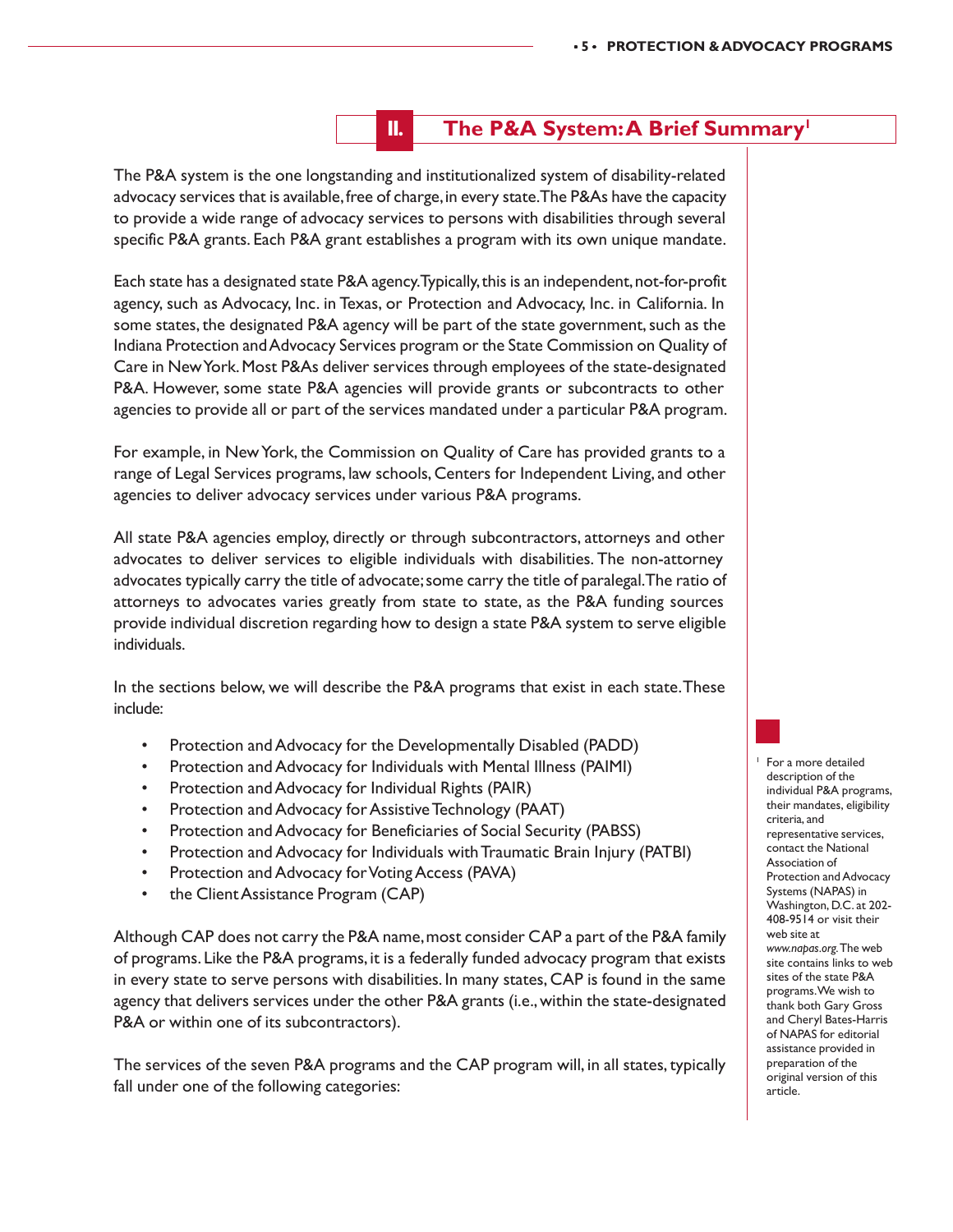- information and referral services
- individual representation, including pursuit of client objectives through negotiation, mediation, administrative appeals, and court actions
- investigation of allegations of abuse and neglect (primarily a function of the PADD and PAIMI programs)
- outreach and community education (e.g., speaking, dissemination of print and web-based materials)

In addition, many P&As dedicate some staff time to activities such as sitting on boards and committees where decisions are made concerning disability service delivery and policy within a state, or region of a state.

In the descriptions below, we outline some of the more typical P&A services available to persons with disabilities, with an emphasis on the type of services that would most likely help an SSI or SSDI beneficiary overcome a barrier to employment. Although we discuss typical services or advocacy cases by individual P&A program, there is great overlap among the P&A programs regarding the types of services offered to eligible individuals. (For example, each of the four traditional P&A programs, as well as the newer PABSS programs and PATBI programs, may become involved with Americans with Disabilities Act issues.) However, not every state's P&A program provides the full range of services we describe, as each state P&A develops its own set of priorities on how best to use its limited resources. In addition, many P&As provide valuable services other than those we have described, including services provided through additional, non-P&A sources of funding.

# **III. Description of the Individual P&A Programs**

#### **I. Protection and Advocacy for the Developmentally Disabled (PADD)**

#### **A. The Mandate and Legal Authority**

The PADD program was established in the mid-1970s by the Developmental Disabilities Assistance and Bill of Rights (DD)  $Act.^2$  It is administered by the Administration on Developmental Disabilities of the Administration for Children and Families, U.S. Department of Health and Human Services. In its broadest sense, PADD was established to "protect and advocate" for persons who, because of their disabilities, are incapable of protecting their own interests. PADD was established, in part, as a response to the horrific conditions uncovered in places like New York's Willowbrook institution.

#### **B. Eligibility for PADD Services**

A PADD program can serve any individual who has a federally defined developmental disability (DD). To be considered DD, the disability must occur or manifest itself before age 22 and must result in substantial functional limitations in three or more major life activities.<sup>3</sup>

<sup>2</sup> 42 U.S.C. §§ 6001 *et seq*. *See id*. §§ 6041-6043, creating the PADD program. Implementing regulations are published at 45 C.F.R. Part 1386. The original DD Act was repealed in 2000 and replaced by the DD Act of 2000, P.L. 106-402, codified as 42 U.S.C. §§ <sup>15001</sup>*et seq*. 3 See 42 U.S.C, § 15002(8)

for the comprehensive DD definition.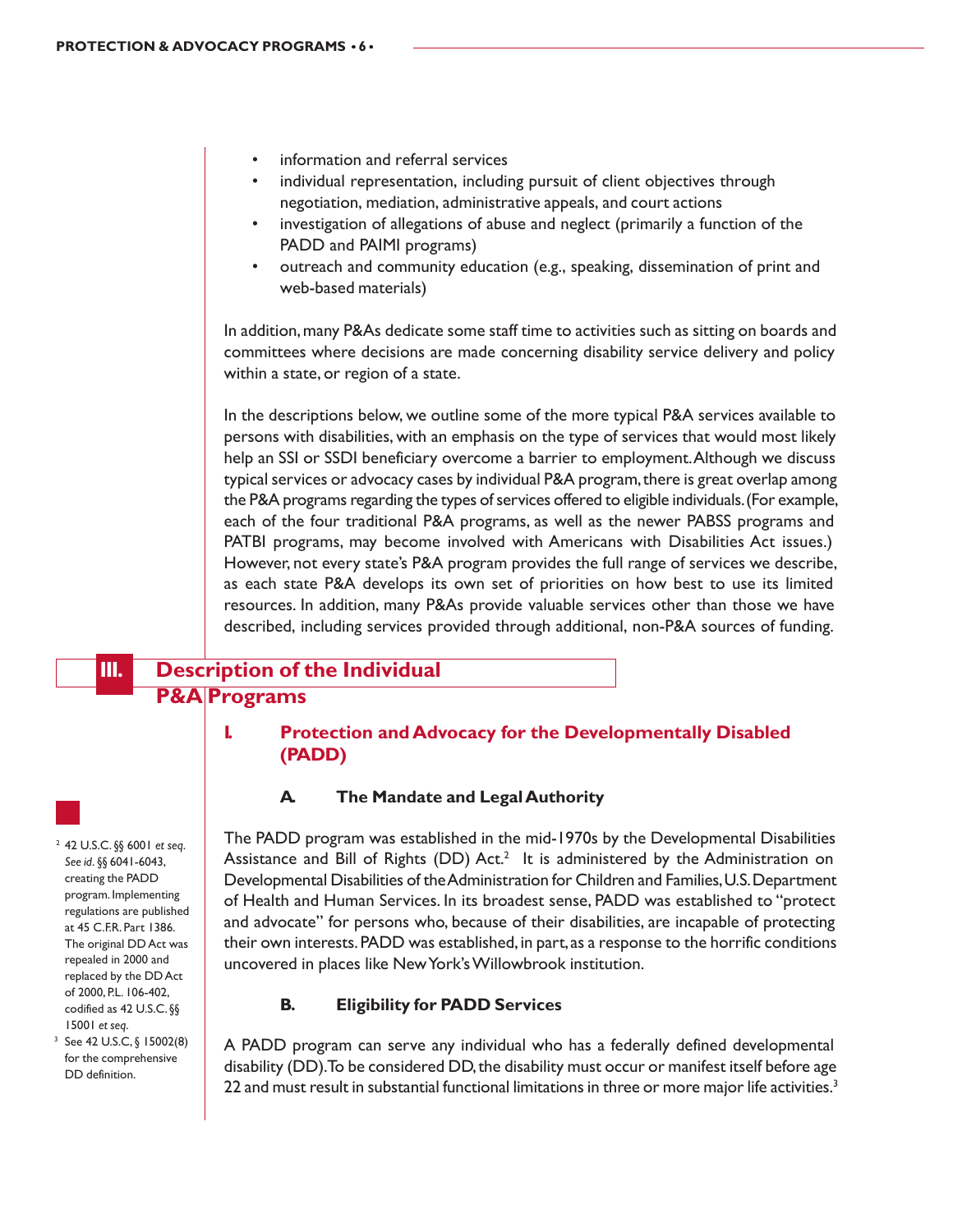Disabilities typically meeting this DD definition include mental retardation, cerebral palsy, autism and severe learning disabilities. There is no exclusive list of disabilities meeting the DD criteria, however, as the DD definition rests on functional limitations rather than diagnosis. A PADD program can serve both children and adults whose disabilities meet the DD definition.

#### **C. PADD Advocacy Services that May be Available to SSI and SSDI Beneficiaries**

PADD programs, in most states, will devote some resources to investigating allegations of abuse and neglect in both state-operated and privately operated residential programs serving the DD population. Pursuant to mandates of the Americans with Disabilities Act (ADA), in many cases, PADD attorneys and advocates can be instrumental in ensuring that individuals with disabilities are moved from institutions to appropriate community settings. This advocacy may also help to stimulate the move into an integrated employment setting.

The most common category of advocacy cases, within PADD programs, involves special education. PADD attorneys and advocates most frequently use negotiation or mediation strategies to resolve disputes between parents and school districts regarding the types of placements and services that meet the needs of students with disabilities. When necessary, most of the PADD programs are available to represent special education students at administrative hearings or court appeals. Since the future employability of young adults with disabilities will depend, in part, on the quality of their educational experiences, PADD advocacy services, in the special education context, have an important bearing on future employment outcomes. When students with disabilities are in their "transition" years (ages 14 to 21), PADD advocates can be helpful to ensure that students receive appropriate vocational services and assistive technology (such as adaptive computer equipment) to increase the benefit from those services.

#### **II. Protection and Advocacy for Individuals with Mental Illness (PAIMI)**

#### **A. The Mandate and Legal Authority**

The PAIMI program was established by the Protection and Advocacy for Individuals with Mental Illness Act of 1986.<sup>4</sup> It is administered by the Center for Mental Health Services, U.S. Department of Health and Human Services. PAIMI, like PADD, was established to "protect and advocate" for persons who, because of their disabilities, are incapable of protecting their own interests. This P&A program was a response to the many substantiated reports of abuse and neglect in state psychiatric hospitals.

#### **B. Eligibility for PAIMI Services**

Eligibility for services is limited to individuals with a diagnosis of a significant mental illness or emotional impairment. In addition, from the program's inception through 2000, eligibility

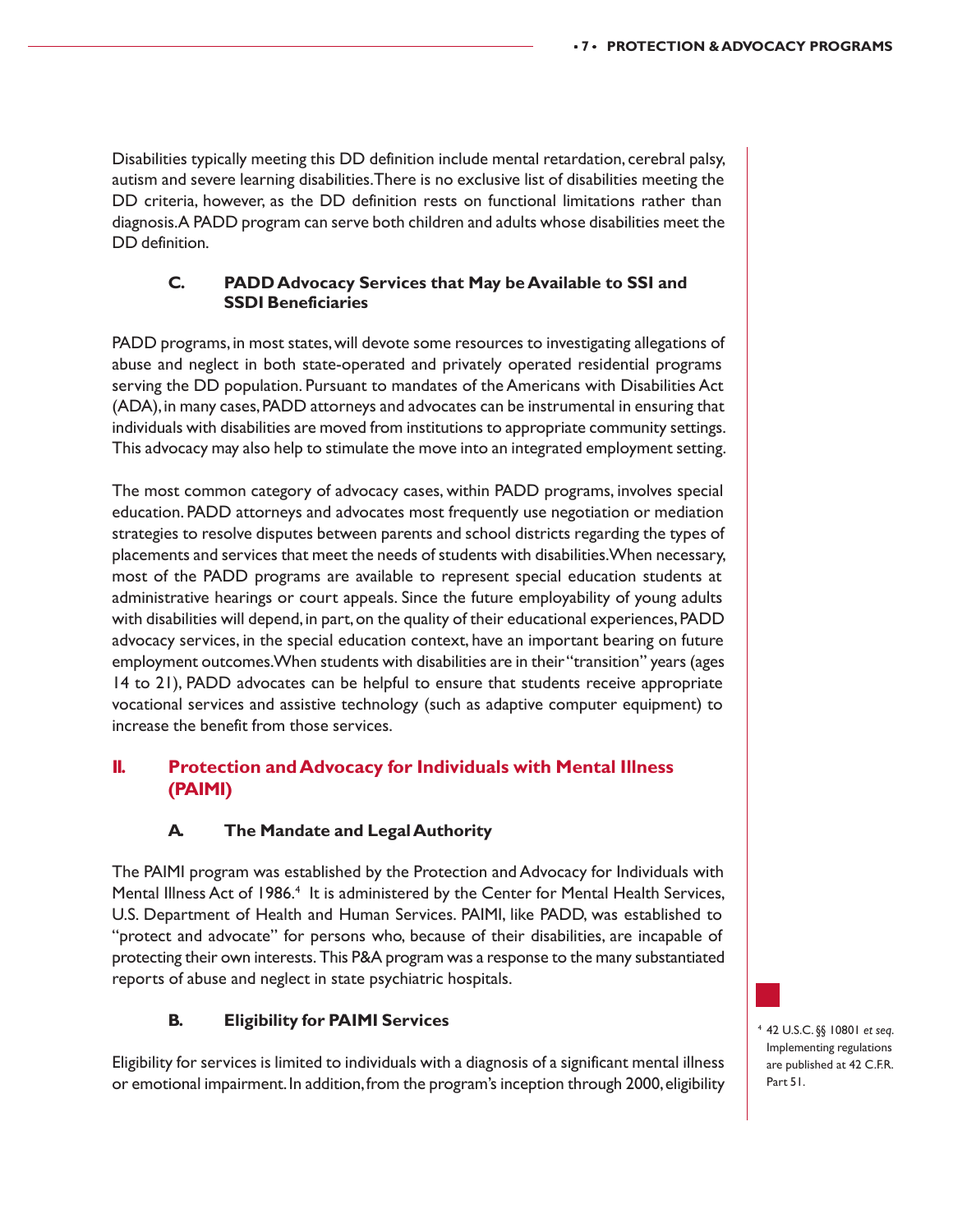for PAIMI services was limited to individuals who were residing in some kind of residential facility (typically a hospital or group home) or who had a problem which occurred within 90 days of release from the residential facility. This strict residential facility criteria was eliminated through amendments to the PAIMI Act in 2000. Now, eligibility for services also extends to persons with a significant mental illness or emotional impairment who reside in the community, including their own homes, as long as the federal appropriation in any fiscal year under the PAIMI Act is \$30 million or more (a threshold that was reached in 2001 and in subsequent years through the date this article was written). Notwithstanding the amendments, PAIMI programs are required to give priority to representing persons with mental illness who live in residential treatment facilities.

#### **C. PAIMI Advocacy Services that May be Available to SSI and SSDI Beneficiaries**

PAIMI, like PADD, devotes some resources to investigating allegations of abuse and neglect in both state-operated and privately operated residential programs serving persons with mental illness. In fact, institutional issues are probably a larger part of the PAIMI caseload in many states than they are a part of the PADD caseload. Here again, pursuant to mandates of the ADA, PAIMI attorneys and advocates can be instrumental in ensuring that individuals with disabilities are moved from institutions to appropriate community settings. PAIMI attorneys and advocates may also be involved in some special education advocacy, especially now that a person need not be in an institution to be eligible for PAIMI services.

A major barrier to successful employment for persons with mental illness can be the lack of suitable and affordable housing. The federal Fair Housing Act, provisions in the federally subsidized housing regulations, and individual state laws provide protection to individuals with disabilities who face discrimination. In many states, the P&A program has made housing discrimination issues a priority for their PAIMI programs.<sup>5</sup> Many state PAIMI programs have successfully challenged the actions of landlords who have refused to rent or who have evicted tenants based on a history of institutionalization or other factors related to their mental illness.

#### **III. Protection and Advocacy for Individual Rights (PAIR)**

#### **A. The Mandate and Legal Authority**

The PAIR program was established by 1978 amendments to the Rehabilitation Act,<sup>6</sup> but was not fully funded by Congress until 1994. It is administered by the Rehabilitation Services Administration within the U.S. Department of Education.

#### **B. Eligibility for PAIR Services**

A PAIR program can serve any individual who has a disability and:

I. needs services that are beyond the scope of the CAP program; and

<sup>5</sup> Like all the other representative issues described in this paper, enforcement of housing discrimination laws may also be the type of issue handled by one or more other P&A programs, like PADD or PAIR.

<sup>6</sup> 29 U.S.C. § 794e. Regulations are published at 34 C.F.R. Part 381.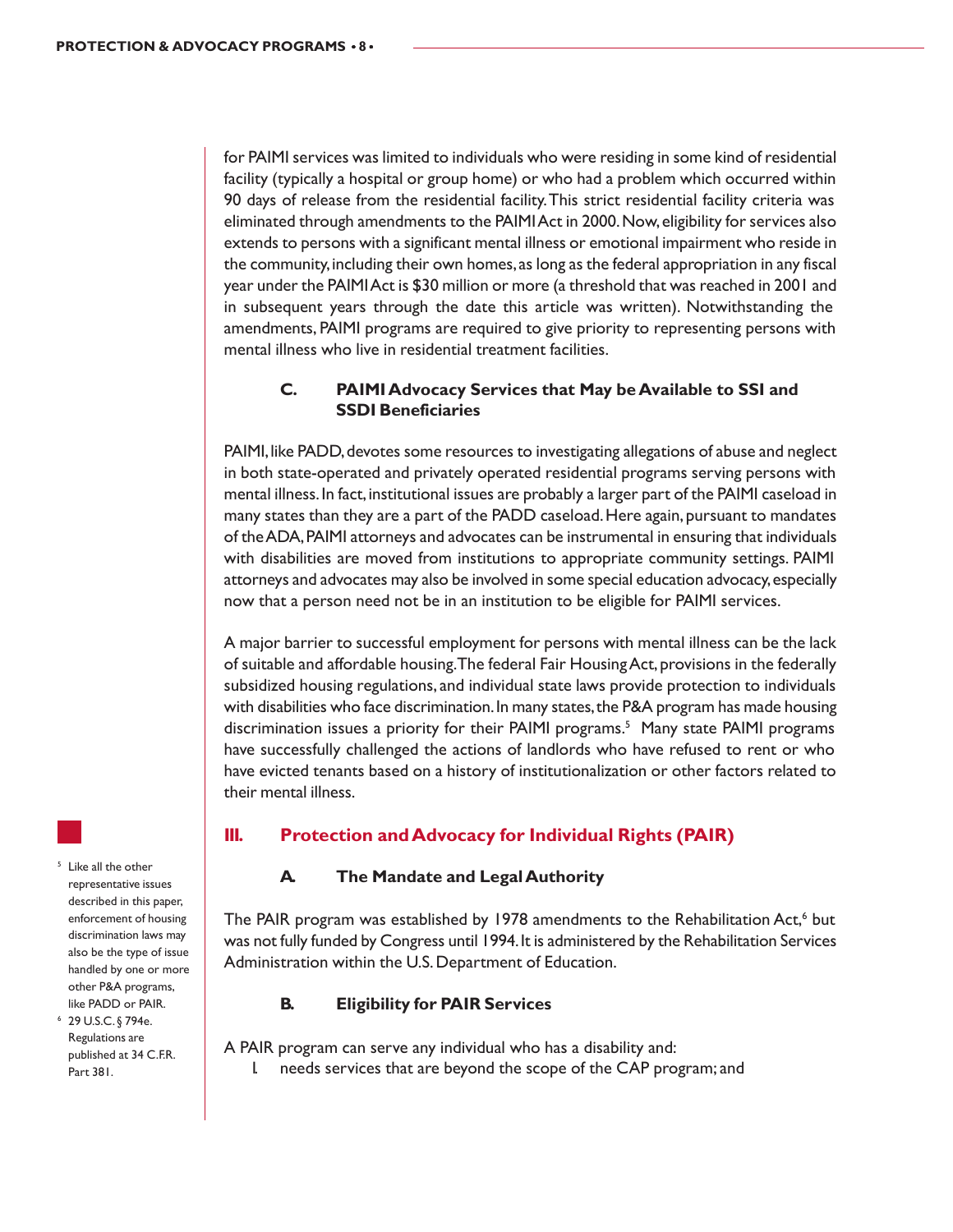- II. is ineligible for PADD because they do not have a DD; and
- III. is ineligible for PAIMI because they do not have a significant mental illness or emotional impairment.

The PAIR program is not required to serve individuals who could be served under the PAAT, PABSS, or PATBI programs, but is permitted to serve them. Currently, since the law and regulations governing the PAIR program are silent on the issue of eligibility under these newer programs, it appears that PAIR is potentially available to address the employment-related issues faced by SSI and SSDI beneficiaries, even if the individual would be eligible for advocacy services under the newer P&A programs. This would allow a P&A agency, for example, to structure its program so that all ADA accessibility issues are handled within the PAIR program, even those involving beneficiaries or those involving individuals with traumatic brain injury.

Given the age 22 onset of disability limitation in PADD, P&A advocates often describe PAIR as the program for persons with "adult onset disabilities." For example, persons with a wide range of adult onset injuries, including traumatic brain injuries and spinal cord injuries, will be eligible for PAIR services. Persons with other adult onset conditions, such as multiple sclerosis, Lou Gehrig's disease, HIV infection and AIDS, cancer, and heart ailments would also be eligible for PAIR services.

#### **C. PAIR Advocacy Services that May be Available to SSI and SSDI Beneficiaries**

PAIR, like the other P&A programs, can assist eligible persons with disabilities on a wide range of issues. A particular focus of PAIR, in many states, has been the enforcement of rights under the ADA and section 504 of the Rehabilitation Act. This makes PAIR particularly important to SSI and SSDI beneficiaries, to the extent that the ADA and section 504 enforcement relates to: employment rights; the accessibility of colleges and college programs; and the ability to access the community and its institutions, including public transportation systems. One note of caution to readers — because funding for the PAIR program is much more limited than it is for PADD and PAIMI, individual PAIR programs face a challenge in prioritizing the types of issues they will address and the range of remedies they will use to address them.

In the employment context, PAIR attorneys and advocates have successfully challenged allegations of discrimination for persons with a wide range of disabilities. In some cases, this may involve the outright refusal to hire based on disability. In other cases, it may involve the refusal to provide job-related accommodations to allow a person to retain employment. Here again, PAIR programs that work on these issues may use the full complement of strategies to resolve cases, including negotiation, mediation, administrative remedies, and court action.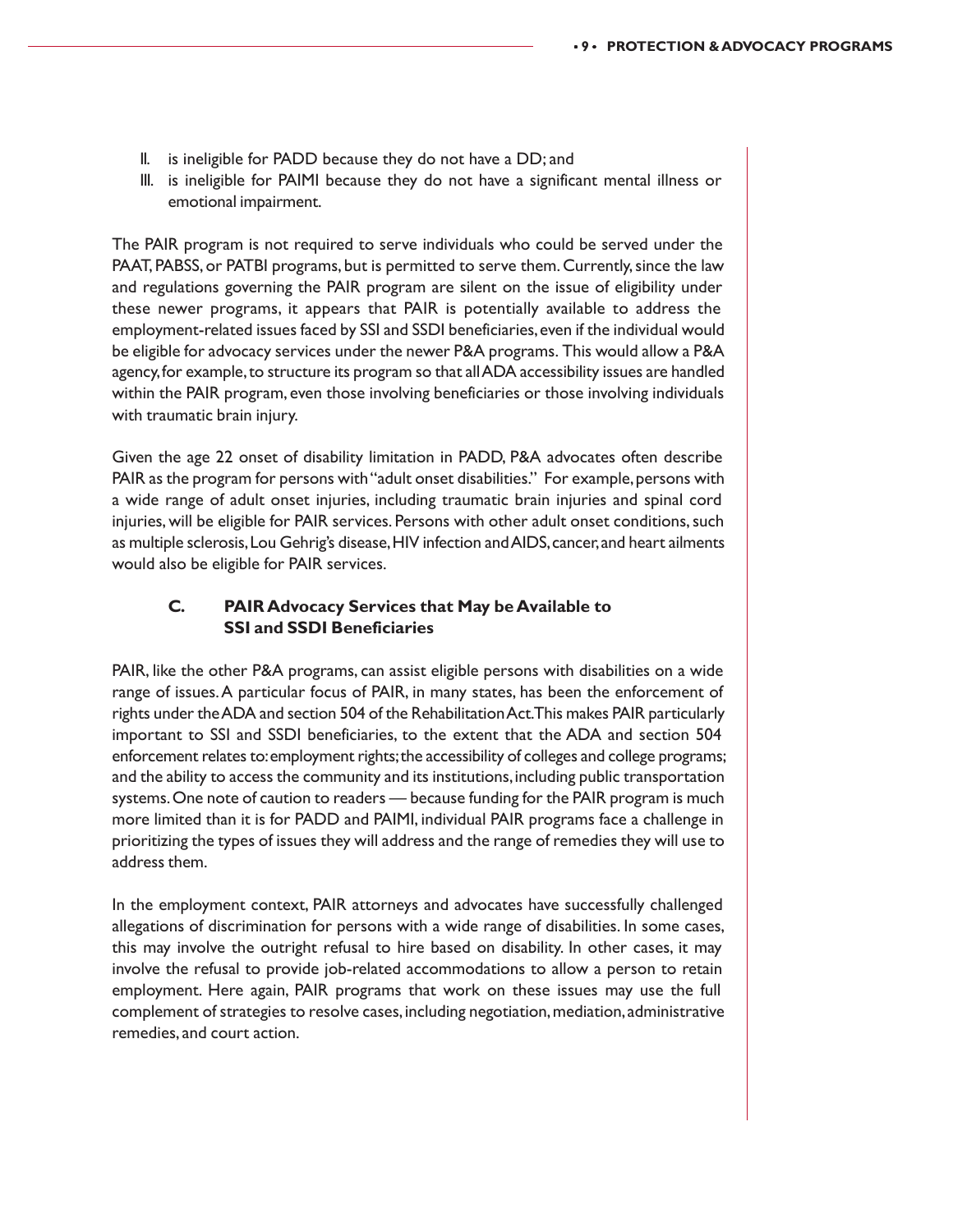Many PAIR programs (and P&As generally) have made priority decisions to address accessibility issues through the ADA and section 504, to make the community and its institutions more accessible to individuals with disabilities. For example, PAIR programs have successfully negotiated with colleges and universities to alter individual course or degree requirements to accommodate students with learning disabilities. PAIR programs have also negotiated or filed lawsuits to remove barriers at colleges and universities that prevented persons in wheelchairs from having access to a campus.

#### **IV. Protection and Advocacy for Assistive Technology (PAAT)**

#### **A. The Mandate and Legal Authority**

The PAAT program was created by 1994 amendments to the Technology-Related Assistance to Individuals with Disabilities Act.<sup>7</sup> Historically, it was administered by the National Institute on Disability and Rehabilitation Research at the United States Department of Education (DOE). Since early 2004, it has been administered by the Rehabilitation Services Administration within the DOE. The PAAT program was established to allow P&As to assist individuals with disabilities who seek assistive technology (AT) devices and services.<sup>8</sup>

#### **B. Eligibility for PAAT Services**

PAAT programs can serve any individual with a disability who seeks funding for an AT device or service. This program is not limited to serving individuals with any one type of disability; nor does it limit the types of AT devices or services that would be involved in the PAAT's case work.

#### **C. Examples of Advocacy Services Under PAAT**

The PAAT program continues to be one of the most poorly funded of all the P&A programs. Currently, half of the state P&As (i.e., "minimal allotment" states with the smallest populations) receive only \$50,000 per year to cover their entire state and most of the remaining states receive under \$100,000 per year. With limited funding, most state P&As must carefully prioritize the work they do through their PAATs. In some states, it has meant that AT-related advocacy has become a priority of the PADD and PAIR programs so that more AT-related advocacy can occur. In other states, the PAATs have reacted to these funding limits by greatly limiting the new cases they work on and dedicating services to outreach and training. As explained below, one potential focus area for the newer PABSS and PATBI programs may be AT-related advocacy, to the extent that the AT in question would help remove some barrier to employment (PABSS) or be needed by an individual with a traumatic brain injury (PATBI).

PAATs have successfully represented individuals in obtaining AT devices and services from numerous funding sources. These include Medicaid, Medicare, private insurance companies, special education programs, and state vocational rehabilitation agencies. Medicaid is by far the most common area of focus for PAATs, with increased attention given to Medicare in recent years.

<sup>7</sup> 29 U.S.C. §§ 2201 *et seq*. On October 25, 2004, President Bush signed the AT Act of 2004 which continues funding for the PAAT programs. <sup>8</sup> See *id*. §§ 3001(a)(3) and (a)(4) for the definitions of AT device and AT

service. For example, an adapted computer would be an AT device; the training to use it would be an AT service.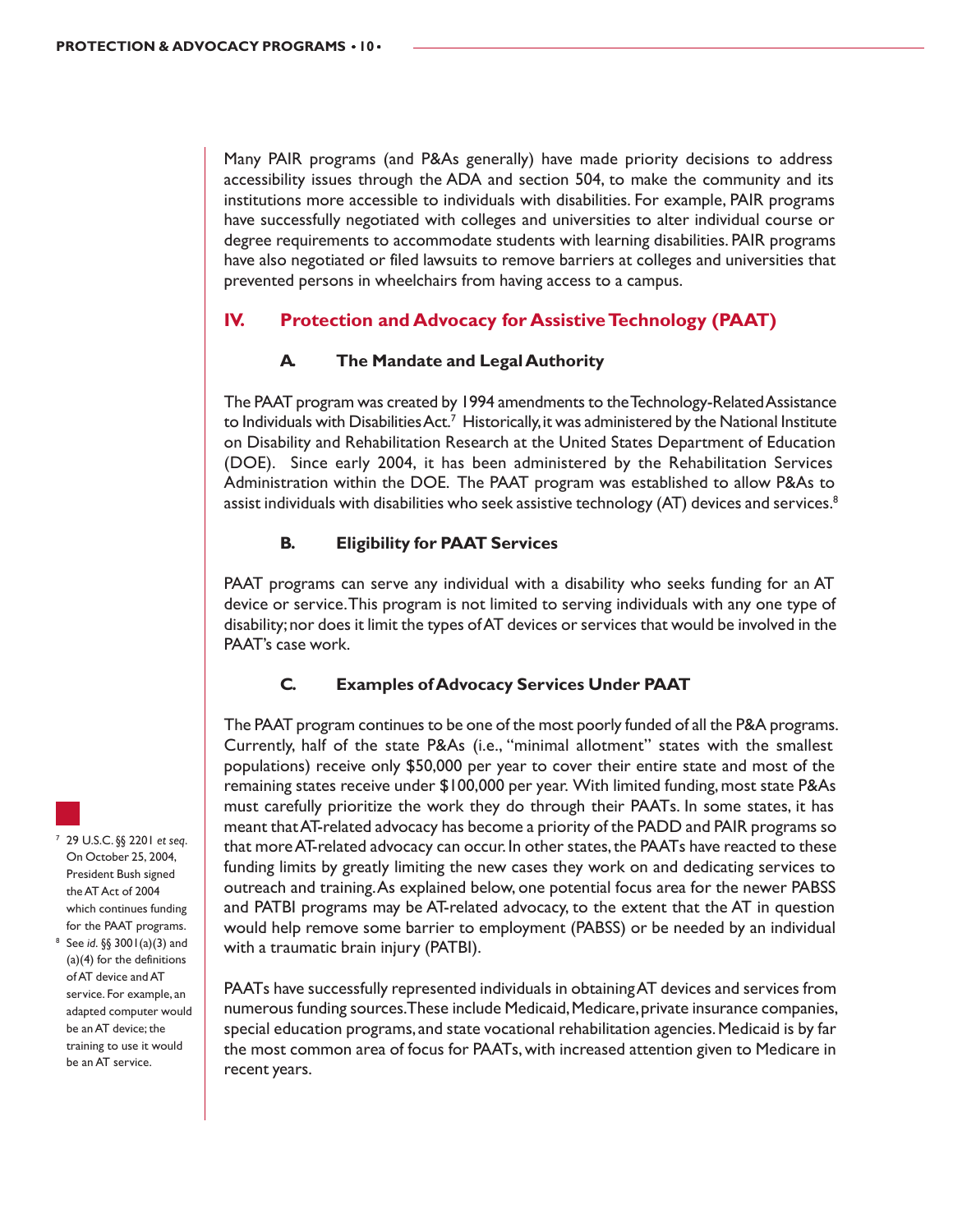PAATs regularly advocate for a wide range of AT devices (often called durable medical equipment by programs like Medicaid and Medicare), including items such as custom and power wheelchairs, augmentative communication devices, adaptive computer equipment and software, low vision aids, and access ramps and lifts for the home. Much of the successful advocacy, in the Medicaid and Medicare context, has occurred through representation at administrative hearings. Additionally, a number of successful court actions, filed by PAAT attorneys, have resulted in state Medicaid agencies being required to fund items such as augmentative communication devices.

### **V. The Client Assistance Program (CAP)**

#### **A. The Mandate and Legal Authority**

The CAP program was established by 1984 amendments to the Rehabilitation Act.<sup>9</sup> It is administered by the Rehabilitation Services Administration of the United States Department of Education. Some CAP programs are housed within P&A agencies; some are housed within freestanding non-profit agencies; and some are housed within an agency of state government.

#### **B. Eligibility for CAP Services**

A CAP program can serve any individual with a disability who is seeking or receiving vocational (VR) services under the federal Rehabilitation Act.

#### **C. Examples of Advocacy Services Under CAP**

Although CAP is authorized to assist individuals in obtaining vocational services from a range of public and private agency providers, CAP advocates typically are involved in resolving disputes between individuals and state VR agencies (or, in some states, separate VR agencies serving persons who are legally blind). A dispute could involve a question of VR agency sponsorship for a particular education or training program; funding for a wide range of goods or services related to an employment goal; or post-employment services needed to retain a job. Most of these disputes are resolved by CAP programs through negotiation or mediation, with a smaller number involving administrative hearings, and an even smaller number involving court action. Because CAP programs are solely involved in supporting an individual's employment goals, we can expect that BPA&Os will regularly refer beneficiaries to CAP programs.

#### **VI. Protection and Advocacy for Beneficiaries of Social Security (PABSS)**

#### **A. The Mandate and Legal Authority**

The PABSS program was established pursuant to the Ticket to Work and Work Incentives Improvement Act of 1999.<sup>10</sup> It is administered by the SSA through direct grants to each state-designated P&A agency. As stated by SSA in its PABSS grant conditions, these grants

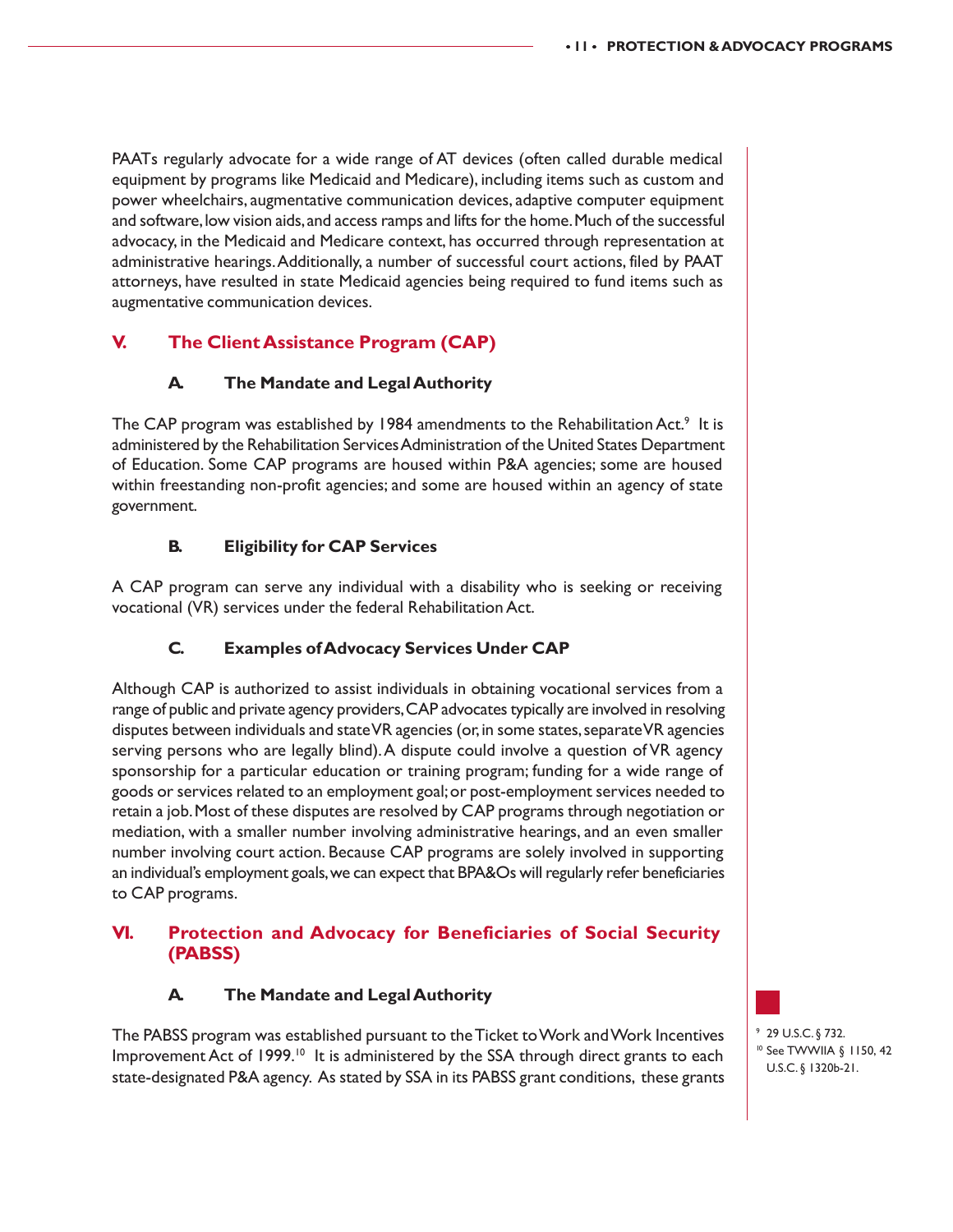are made for two specific purposes: 1) to provide information and advice about obtaining VR and employment services; and 2) to provide advocacy or other services that a beneficiary needs to secure or regain gainful employment.

#### **B. Eligibility for PABSS Services**

Under the original TWWIIA legislation, PABSS programs were authorized to serve any individual who was entitled to SSI or SSDI cash benefits based on disability or blindness. Now, under 2004 amendments to this legislation, PABSS attorneys and advocates can also serve former cash beneficiaries if: they were receiving SSI benefits, lost those benefits due to earnings, and now are eligible for continuing Medicaid benefits through the 1619(b) program; or were receiving SSDI benefits, lost those benefits due to performance of substantial gainful activity, and are now eligible for extended Medicare benefits.<sup>11</sup>

#### **C. Examples of Advocacy Services that May be Available Under PABSS**

This section will explain the priorities PABSS programs must follow for delivering services, as well as the types of case work and other services PABSS programs may provide within those priority categories.

#### **1. Priorities of PABSS**

PABSS programs are to provide the following services in the order of priorities listed below:

- i. Investigate and review any complaint of improper or inadequate services provided to a beneficiary with a service provider, employer or other entity involved in the beneficiary's return to work effort.
- ii. Provide information and referral to SSI and SSDI beneficiaries about work incentives and employment, including information on the types of services available to them in securing or regaining gainful employment particularly services and assistance through employment networks under the Ticket to Work and Self Sufficiency Program. Provide information and technical assistance on work incentives to individuals, attorneys, governmental agencies, employment networks and other service providers, and advocacy organizations.
- iii. Provide consultation to and legal representation on behalf of beneficiaries when such services become necessary to protect the rights of such beneficiaries. To the extent possible, alternative dispute resolution procedures should be used.

<sup>11</sup> See 42 U.S.C. §§ 426(b) (regarding extended Medicare benefits) and 1382h(b) regarding 1619(b) benefits).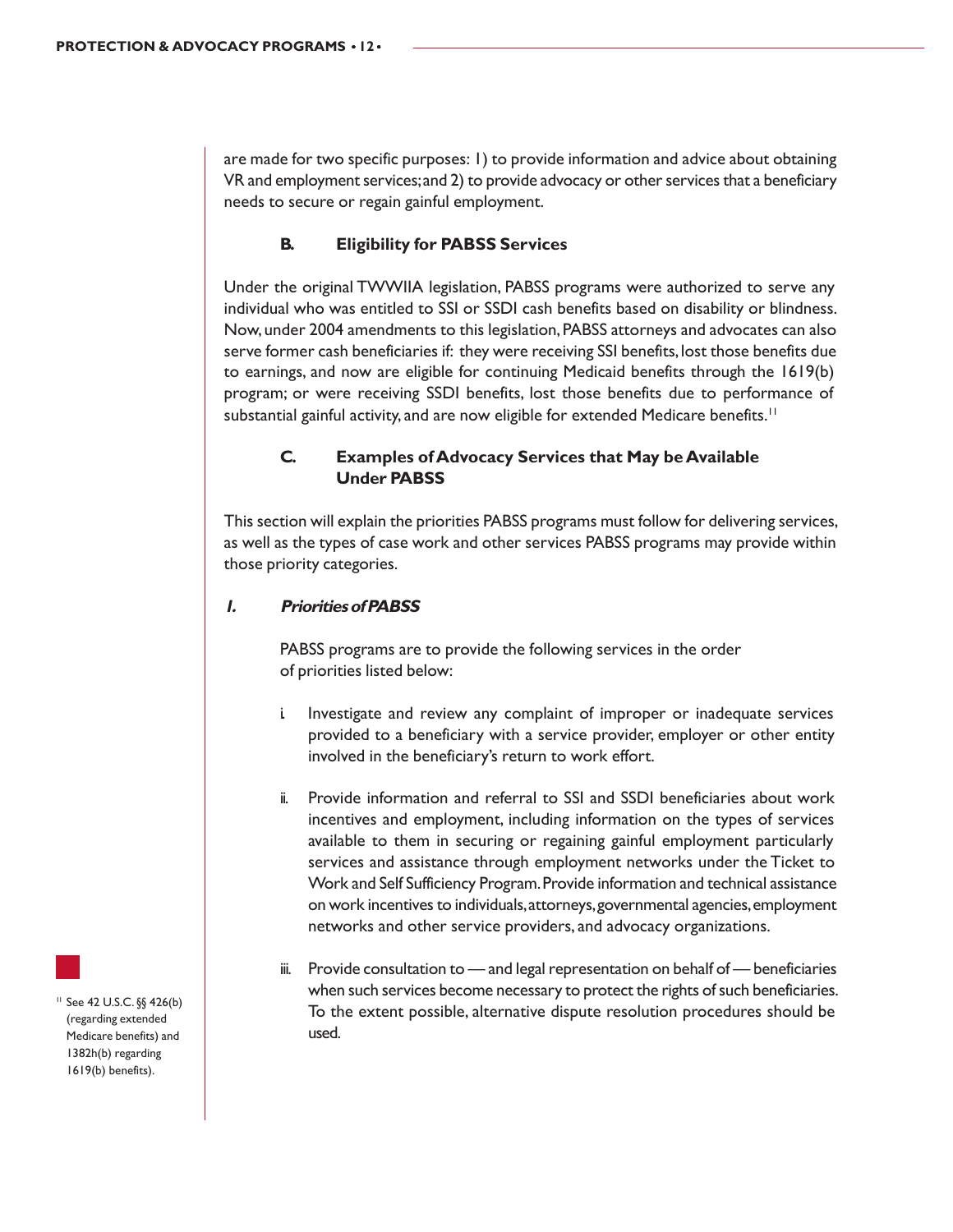iv. Advocate to identify and correct deficiencies in entities providing VR services, employment services, and other support services to beneficiaries with disabilities, including reporting to the program manager on identified deficiencies related to employment networks and other concerns related to the Ticket to Work and Self Sufficiency program.

#### **2. Services that May be Provided Within the PABSS Priorities**

Within these priorities, it appears that PABSS programs can provide any advocacy services that fall within a P&A's traditional categories of service. In the 2001 version of this article, we explained that under grant conditions existing at that time, PABSS programs could not use this grant money to pursue appeals or litigation against SSA, its commissioner, or any SSA official because of decisions on program issues (including decisions related to interpretation of work incentive provisions or overpayment of benefits). Under more recent amendments to the grant conditions, PABSS programs may now pursue administrative appeals (but not litigation) involving SSI or SSDI so long as the issues involved are work-related. Allowable appeals, under these new grant conditions, may involve enforcement of the range of work incentives and include overpayment of benefits issues. Allowable casework can include administrative law judge hearings and Appeals Council review, but not litigation.<sup>12</sup> PABSS programs may pursue appeals and litigation against other federal agencies for issues directly related to securing or regaining employment.

Within priority category one, SSA clearly envisions that PABSS programs will represent beneficiaries in disputes with the new employment networks under the Ticket to Work and Self Sufficiency program. This will involve the Ticket's dispute resolution system.<sup>13</sup> The Ticket program has now been implemented, nationwide, with new Tickets issued only as additional beneficiaries become eligible. PABSS programs could also handle beneficiary disputes with state and private VR programs under this priority, but many of those cases are expected to be referred to CAP programs.

Priority two creates a mandate similar to what is expected of the newly created BPA&O projects; that is, to provide information and technical assistance to beneficiaries, advocates, and a range of provider agencies regarding the SSI and SSDI work incentives and related provisions. What PABSS programs do under this mandate may depend, in part, on previous expertise in doing similar work under existing grants, work currently done by only a few P&As. It may also depend on collaborative agreements they negotiate with the BPA&Os in their states. In many states, PABSS programs are collaborating with BPA&Os to maximize their combined resources and jointly embark on efforts to provide training, disseminate materials, and provide technical assistance to beneficiaries and the providers that serve them.

<sup>12</sup> The extent of other (i.e., non work-related) SSA advocacy and appeals done through the other P&A programs will vary from state to state. A number of state P&A agencies have established priorities, within their PADD and PAIMI programs, to pursue SSI and SSDI issues on behalf of persons with disabilities.

<sup>13</sup> See 20 C.F.R. §§ 411.600- 411.730.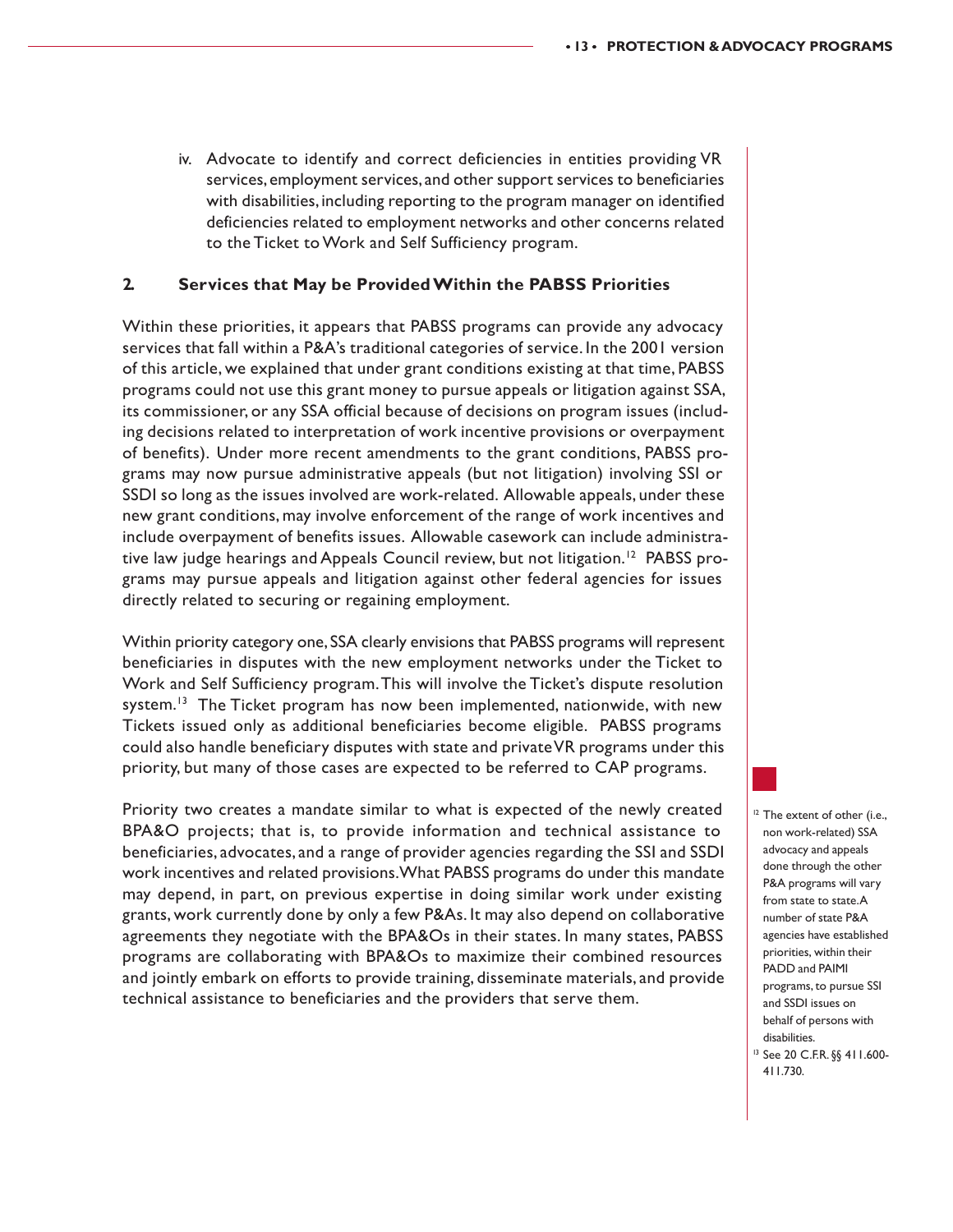Priority three provides authority for PABSS programs to provide consultation and legal representation to beneficiaries, when necessary to protect their rights. As long as the issues involved have a connection to employment, we can expect PABSS attorneys and advocates to be potentially available to provide consultation or representation on the following types of cases: special education; vocational rehabilitation; enforcement of the ADA or section 504 as related to employment, training, college programs, transportation, or anything else that stands as a barrier to employment; and denials of funding for goods and services (including AT) through Medicaid, Medicare or private insurance companies. In all their advocacy work, PABSS programs are required to first pursue administrative remedies, where available, before initiating litigation in a state or federal court, unless doing so would compromise the rights of the beneficiary.

The biggest expansion of services, under priority three, now involves administrative appeals, involving SSI or SSDI issues that are work-related. Again, as noted above, this expansion of casework has been allowed through revised grant conditions governing PABSS funding to P&A agencies. These appeals could involve challenges to reductions in SSI benefits or the outright termination of SSDI benefits, for one or more months, where the issues on appeal involves the enforcement of one or more work incentive provisions. For example, the appeal could involve the beneficiary's eligibility for impairment related work expenses  $(IRWEs)$  or subsidy provisions.<sup>14</sup> The case could involve an alleged overpayment of benefits — either an appeal challenging the fact of the overpayment, or a request for a waiver of SSA's right to collect the overpayment.

Priority four is best described as performing a watchdog function over the existing and new VR and employment systems which are available to serve individuals with disabilities. Under this priority, we can expect PABSS programs to: monitor the existing state and private VR systems; monitor the new one-stop agencies established pursuant to the Workforce Investment Act; and monitor the employment networks serving beneficiaries under the Ticket program, reporting concerns to the program manager who oversees that program. Here again, many PABSS programs are collaborating with BPA&Os to identify how best to accomplish this priority. In many states, the PABSS programs are addressing this priority by attending public meetings or seeking appointments to boards that oversee the functions of the systems described above. In addition, individual complaints from beneficiaries about these systems can be regularly referred by the BPA&Os to the PABSS staff.

#### **VII. Protection and Advocacy for Individuals with Traumatic Brain Injury (PATBI)**

#### **A. The Mandate and Legal Authority**

The PATBI program was created in 2002 to provide P&A service to individuals with traumatic brain injury (TBI) and their families.<sup>15</sup> It is administered by the Health Resources and Services Administration (HRSA) through it Maternal and Child Health Bureau. Originally, the PATBI grants were awarded to P&A agencies in 28 states, four U.S. territories, and one

<sup>14</sup> See 20 C.F.R. §§ 404.1576, regarding IRWEs; 404.1574(a)(2), 416.974(a)(2), regarding subsidies. <sup>15</sup> 42 U.S.C. § 300d-53.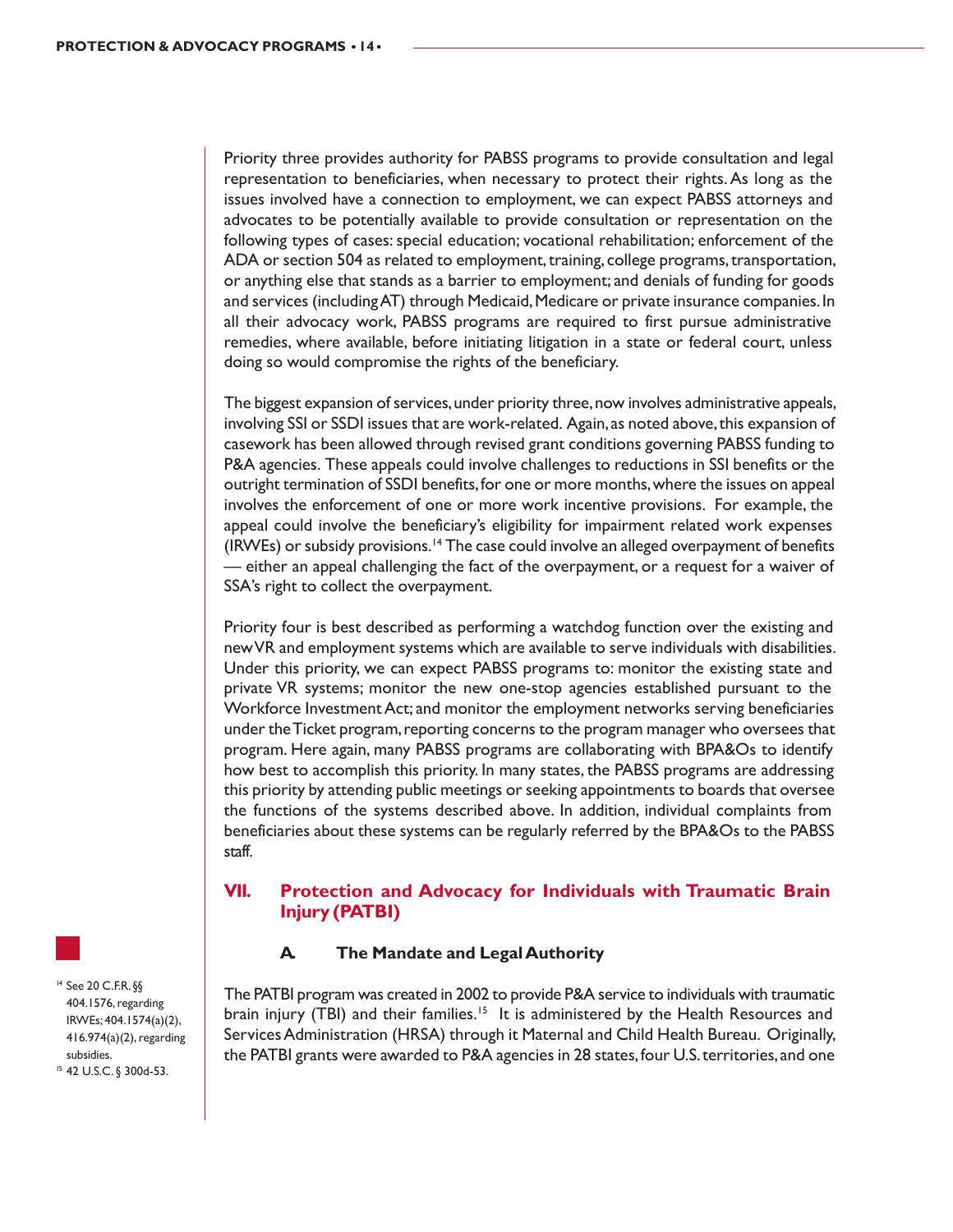tribal agency. More recently, PATBI grants have been awarded to each state P&A agency, nationwide. As this is written, the PATBI program is the most modestly funded of all the P&A programs with nearly all states receiving under \$100,000 annually and many receiving the minimal allotment of \$50,000 per year.

#### **B. Eligibility for PATBI Services**

The only criteria for PATBI eligibility is that the individual served have a traumatic brain injury. The law setting up this program then envisions a very broad mandate for P&A services, including: information, referrals, and advice; individual and family advocacy; legal representation; and specific assistance in self-advocacy.16 Although individuals with a TBI have, historically, been eligible for P&A services through one or more grants, this dedicated source of advocacy services ensures that P&A services will be targeted to this often underserved population.

#### **C. Examples of Advocacy Services Under PATBI**

Many of the P&As have devoted significant resources during the start-up phase of this program to establishing relationships with the agencies and groups that focus on meeting the needs of individuals with TBI. This includes relationships with state TBI associations, family support group, and those working in the service delivery system. P&As have used these new relationships to set-up speaking engagements and other outreach strategies to make individuals with TBI and their families aware of this new P&A service.

Since PATBI programs are not limited to any particular case issue, any of these issues described in the other sections of this article could be appropriate for PATBI services. However, the focus of P&A services under this program will often be on issues involving the unique needs of individuals with TBI and the historical failure of service delivery systems to meet those needs. For example, in the special education context for children or the vocational rehabilitation context for adults, service systems are often geared to serve the more traditional populations of individuals with mental retardation or learning disabilities. P&As may become involved to advocate for educational or vocational services more specially tailored to meet the needs of the individual with TBI.

P&As can be involved under PATBI with enforcement of rights under the ADA, including the rights to reasonable accommodations in the higher education and employment contexts. Many individuals with TBI can succeed in college studies or in employment if the right accommodations are made. In some cases the P&A may act as a referral source so that an expert familiar with TBI-related interventions can work with a college or employer to set up reasonable accommodations to ensure greater success. In other cases, the P&A may use negotiations or litigation to enforce the individual's rights under the ADA.

One area that many P&As are viewing as a potential focus for PATBI advocacy is the problem of improper institutionalization of individuals with TBI. To address these needs, P&As may be available to ensure that states are meeting their community integration mandates, under the ADA, as spelled out in the U.S. Supreme Court's *Olmstead* decision. P&As may also be available, through the PATBI program, to enforce rights under the federal Fair Housing Act.

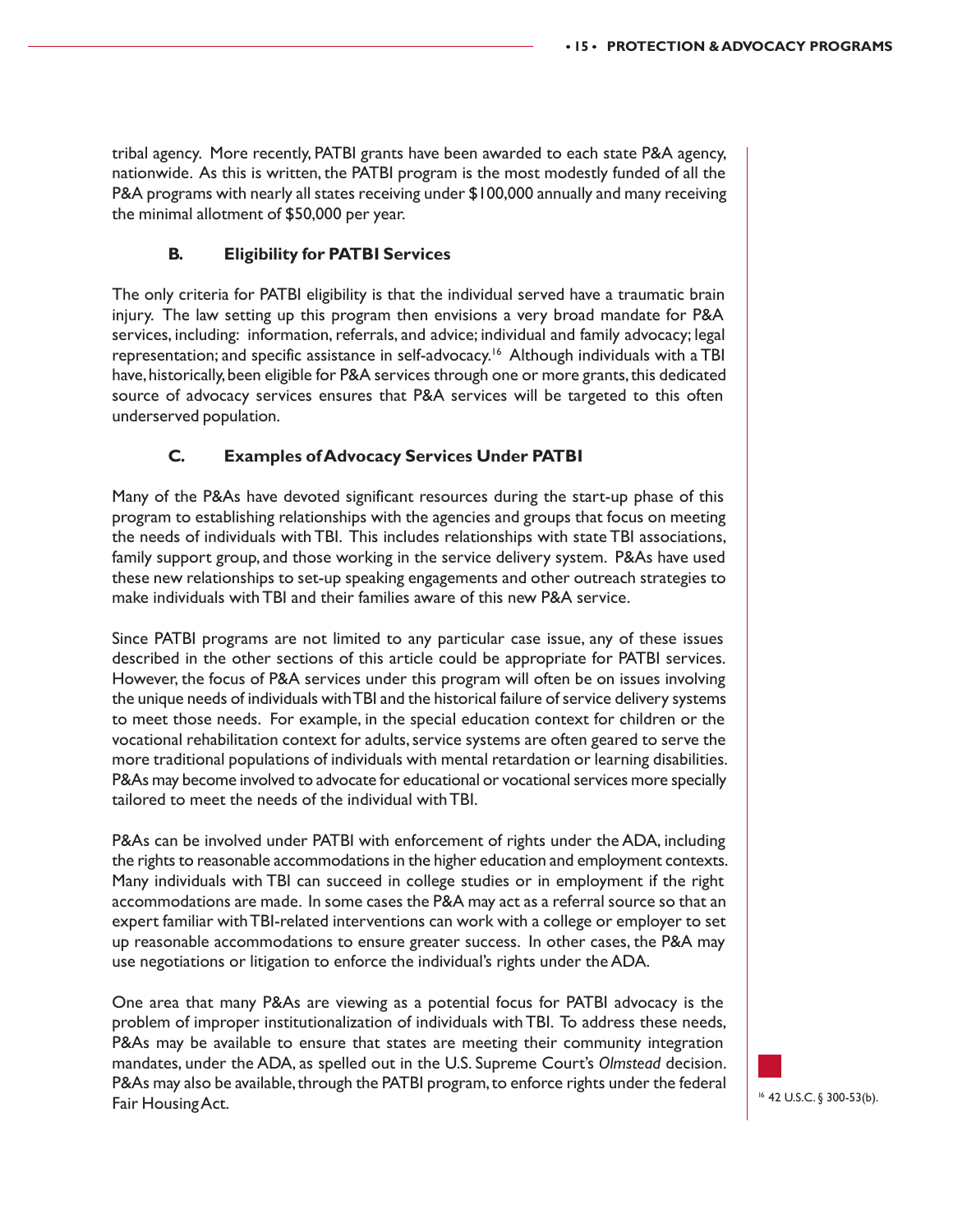#### **VIII. Protection and Advocacy for Voting Access (PAVA)**

#### **A. The Mandate and Legal Authority**

The PAVA program was established by the Help America Vote Act of 2002 (HAVA).17 The purpose of the PAVA program is "to ensure full participation in the electoral process for individuals with disabilities, including registering to vote, casting a vote and accessing polling places."18 Unlike the other six P&A programs and the CAP program, discussed in this article, the legislation authorizing PAVA specifically provides that "none of the funds [under PAVA] shall be used to initiate or otherwise participate in litigation related to electionrelated disability access."19

#### **B. Eligibility for PAVA Services**

The services of a PAVA program are available to any individual with a disability who seeks assistance with registering to vote, casting a vote, and/or accessing a polling place. Although other parts of the HAVA legislation would appear to put a particular emphasis on ensuring the voting rights of individuals who are blind or visually impaired, the PAVA provisions do not limit the program's services to a particular type of disability.

#### **C. Examples of P&A Work Under PAVA**

A survey of the early work of several P&As under this new grant program confirms that P&A agencies are implementing PAVA as they might an outreach and consumer education project as a component of one of their other P&A projects. The P&As are typically coupling the outreach and education activity with something like a voting access hotline or technical assistance line where they can provide information to callers about how to register to vote and the steps one must take to ensure they will be able to vote if the individual will require disability-related accommodations to access a polling place.

Based on a review of materials from several P&A, including materials available on their websites, here are some of the common approaches that P&As are using to deliver services under PAVA:

- Setting up extensive links on a P&A website (e.g., to county election offices, to organizations like the League of Women's Voters)
- Providing toll-free, statewide telephone hotlines to provide information about voting rights
- Developing user-friendly materials that explain how to registered to vote, including written and video materials in a variety of accessible formats
- Providing training seminars to highlight voter registration and polling place access rights and issues
- Providing training seminars to highlight voter registration and polling place access rights and issues
- $\mathbb{P}$  42 U.S.C. § 15461.  $\blacksquare$  Providing information on how to learn about candidate positions on issue

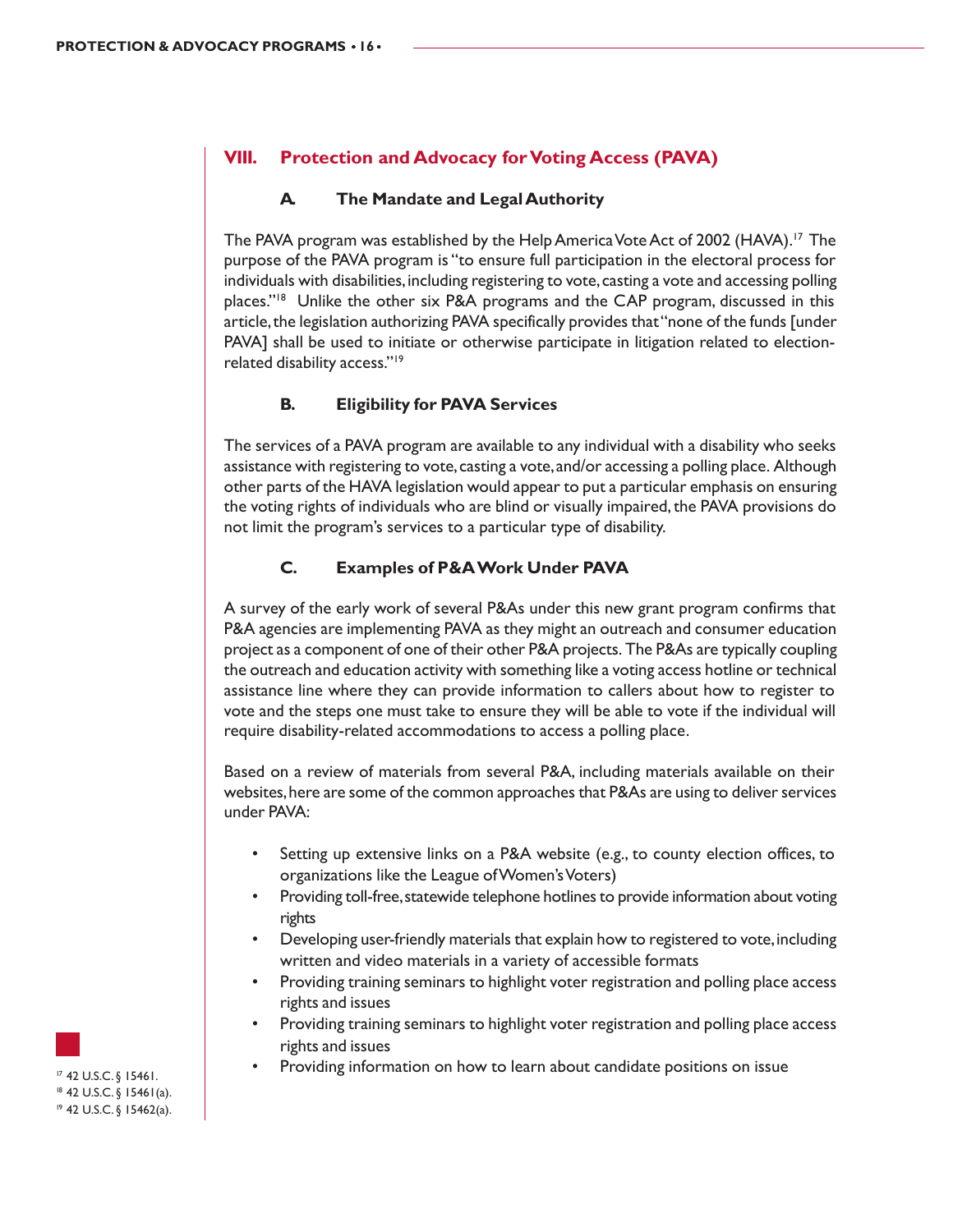- Facilitating a dialogue between disability organizations and the state/local voting officials to ensure that any decisions made by government concerning issues that voters with disabilities face adequately address their rights and concerns as part of the community
- Assist the state and local governments in the design and implementation of sensitivity and technical training events for clerks and poll workers
- Monitoring polling places and voting equipment to ensure accessibility

Of the advocacy programs discussed in this article, including seven P&A programs and the CAP program, PAVA is the only program that offers no direct assistance to SSI or SSDI beneficiaries in overcoming barriers to work. However, PAVA services are available to beneficiaries to ensure that they are able to exercise their right to vote. Moreover, when polling places are made accessible to persons with disabilities, several side benefits often occur, including the accessibility of other services within public and private buildings that house polling places.

As we point out above, the P&A staff who work under the PAVA grants cannot engage in litigation to enforce any rights that individuals with disabilities may have to an accessible polling place. However, P&As can still pursue litigation and other remedies, using other P&A program grants (such as PAIR, PADD, or PAAT) to enforce rights of individuals to register to vote an vote at an accessible polling place.

# **IV. Other Advocacy Programs Providing Services to Individuals with Disabilities**

Every region of the country will have a range of other no-cost advocacy services that may be available to assist persons with disabilities. These include the Legal Services or Legal Aid programs, Centers for Independent Living, and private attorney pro bono programs. In some locations, law schools may have clinical programs providing free legal services to individuals with disabilities.

The federal Legal Services Corporation (LSC) provides funding for Legal Services or Legal Aid organizations in every state throughout the country to ensure that free civil legal services are available to persons with low income in every region of each state.<sup>20</sup> The services available through LSC-funded programs will vary, as each program is required to go through its own priority-setting process. Typically, an LSC-funded program's priorities include such categories as: public benefits, including welfare, Medicaid and SSI/SSDI issues; landlord-tenant, including evictions, housing conditions and housing discrimination issues; and family law, including divorce, domestic violence, support and child custody issues. SSI and SSDI beneficiaries being served by BPA&Os may face any one of those issues and benefit from a referral to a Legal Services or Legal Aid program. Additionally, many LSCfunded programs will handle a range of disability-specific issues, such as enforcement of the ADA, enforcement of the Fair Housing Act, or any of the many other issues handled by the P&As. In fact, in many areas of the country, the P&A and Legal Services programs regularly collaborate on disability-related cases.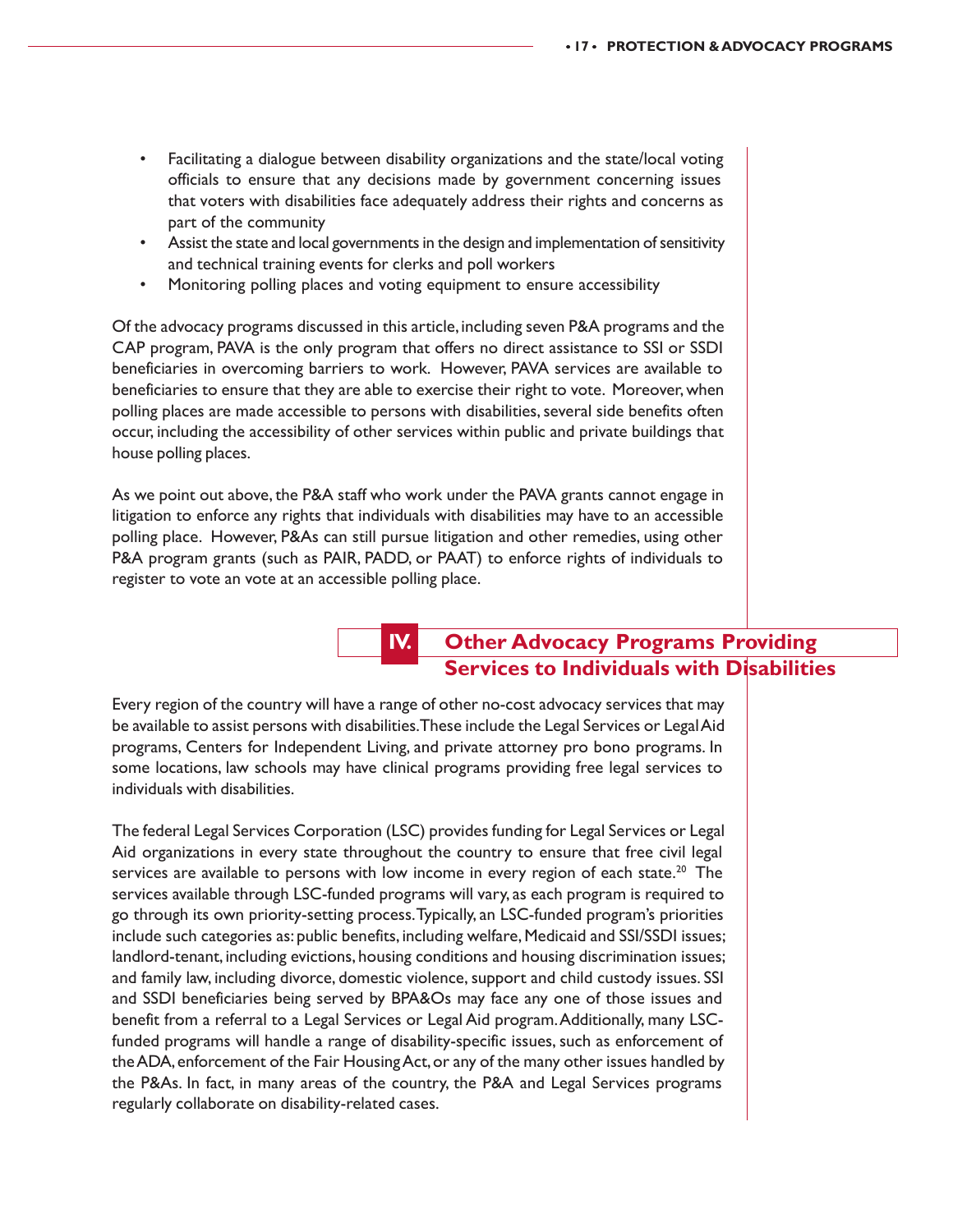What about pro bono programs? A pro bono project acts as a go-between, hooking up volunteer attorneys with clients who need assistance. Often, pro bono projects are run through state and local bar associations or through well-known organizations, such as the American Civil Liberties Union. More recently, stimulated through mandates in the LSC Act, all federally funded Legal Services programs are involved in some pro bono activities. A BPA&O program should contact its local or regional LSC-funded program to find out what free, pro bono services may be available to beneficiaries. In many regions of the country, pro bono attorneys may be a valuable referral source in selected cases.

Centers for Independent Living (CILs) exist in every state. Unlike P&A and LSC-funded programs, advocacy is just one component of the array of services offered to persons with disabilities. Although some CILs have attorneys on staff, most will not. Advocacy services provided through a CIL may include the following: information and referral; negotiation and mediation; and systems advocacy, which could include attempts to negotiate solutions that will help many individuals with disabilities. Some CILs will also represent individuals in administrative appeals, such as appeals involving SSI or SSDI benefits. Historically, much of the assistance provided to beneficiaries to help them work with SSI and SSDI work incentives has been done by CILs, and many CILs are now serving beneficiaries as BPA&O projects.

Additional sources of free advocacy services may be unique to your state or locality. The BPA&O must make every effort to identify any source of free advocacy services that may be available to meet the needs of beneficiaries.

#### **V. Conclusion**

This article has provided a summary of some of the more important P&A program services available to SSI and SSDI beneficiaries. Keep in mind that this is only a summary and is focused on those services that would most likely have a bearing on the beneficiary's longterm success at employment. P&As provide many other valuable services that have little or no bearing on employment outcomes, such as advocacy services on cases involving very young children and those involving adults who currently have no employment goals.

Readers must also keep in mind that the newest P&A programs, PABSS, PATBI, and PAVA are still in their infancy. For example, the specific focus of PABSS programs, within the contours of the four priorities described above, is an evolving process. In fact, BPA&O staff may wish to offer to meet with P&A staff to share their insights on how the PABSS might best serve the beneficiaries which each program will be mandated to serve.

All of the advocacy programs described in this article will vary greatly as you move from state to state, and even from region to region within a state. For that reason, it is incumbent on BPA&O staff and any other readers of this article to check with the individual P&A or other advocacy programs in your region to determine how they are available to serve beneficiaries.

Dated: October 2004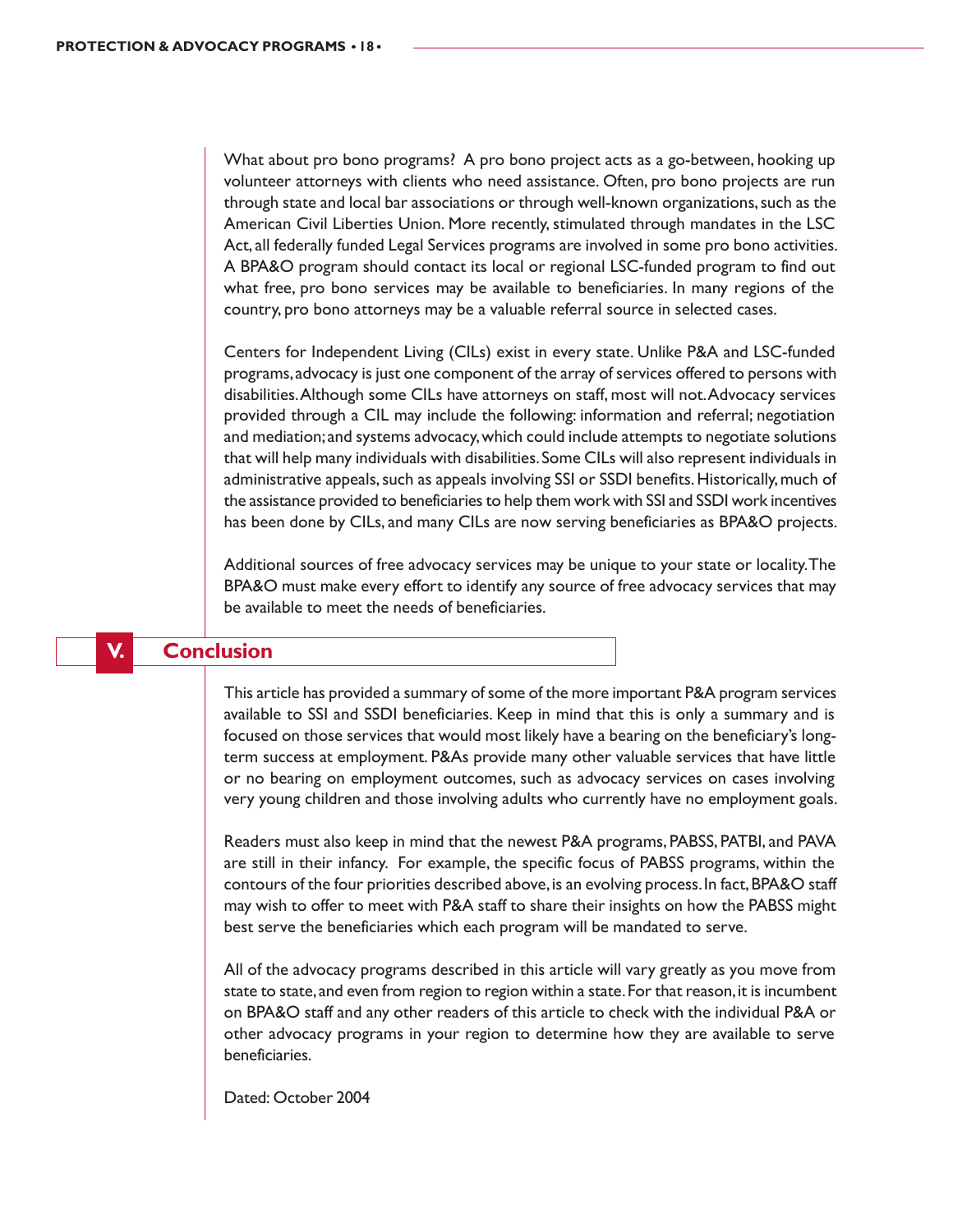# **MY NOTES ON TRANSLATING THIS TO PRACTICE:**

**MY STATE CONTACTS:**